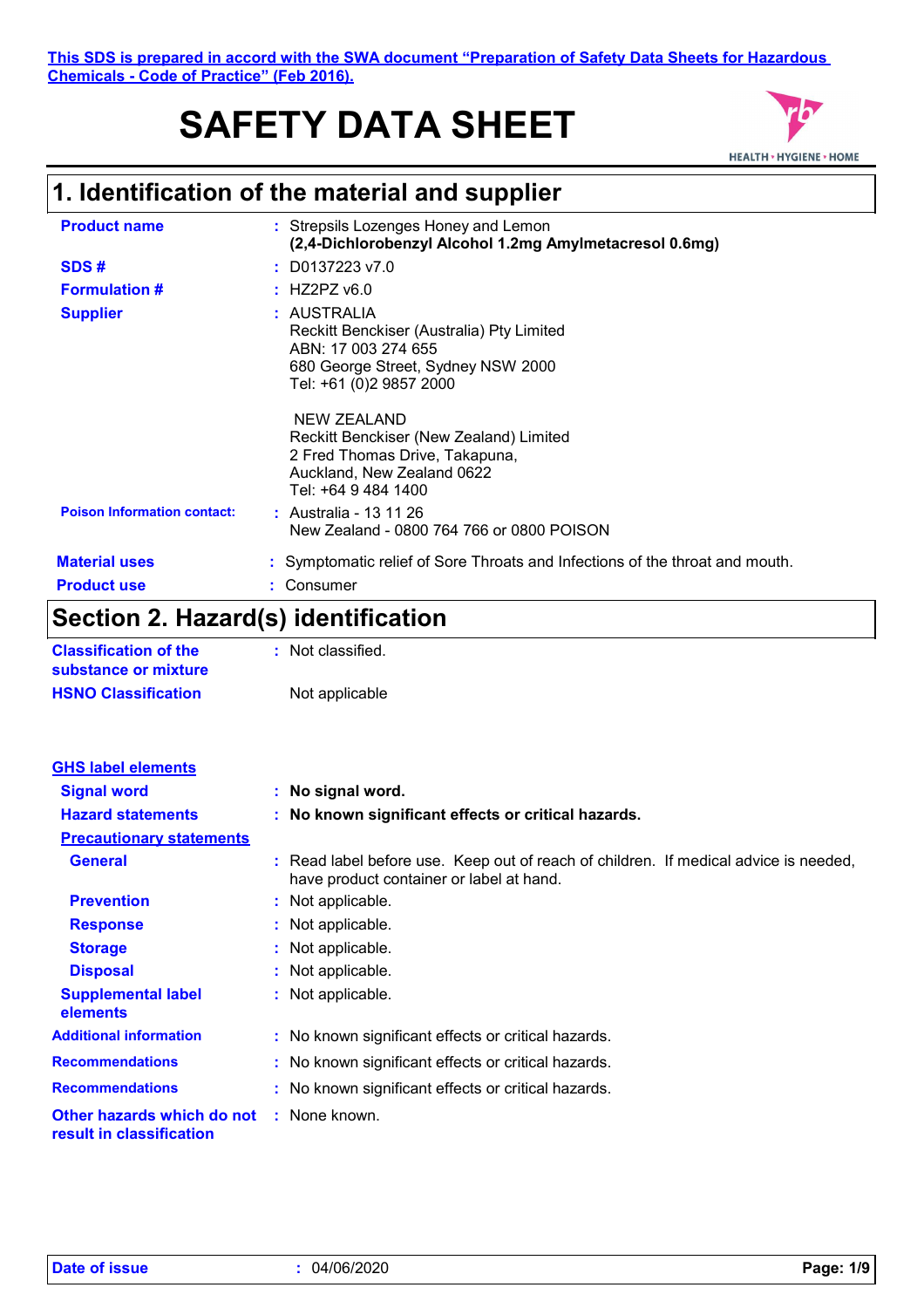### **Section 3. Composition and ingredient information**

**Substance/mixture :**

Mixture

| <b>Ingredient name</b>    | $\%$ (w/w) | <b>CAS number</b> |
|---------------------------|------------|-------------------|
| $\vert$ (+)-Tartaric acid | ו≥ ≥       | 87-69-4           |

 **Other Non-hazardous ingredients to 100%**

**Occupational exposure limits, if available, are listed in Section 8.**

### **Section 4. First aid measures**

#### Wash out mouth with water. Remove victim to fresh air and keep at rest in a position comfortable for breathing. If material has been swallowed and the exposed person is conscious, give small quantities of water to drink. Do not induce vomiting unless directed to do so by medical personnel. Get medical attention if symptoms occur. **:** Immediately flush eyes with plenty of water, occasionally lifting the upper and lower eyelids. Check for and remove any contact lenses. Get medical attention if irritation occurs. Flush contaminated skin with plenty of water. Remove contaminated clothing and **:** shoes. Get medical attention if symptoms occur. Remove victim to fresh air and keep at rest in a position comfortable for breathing. **:** Get medical attention if symptoms occur. **Eye contact Skin contact Inhalation Ingestion : Description of necessary first aid measures**

### **Most important symptoms/effects, acute and delayed**

| <b>Potential acute health effects</b> |                                                                                                                                |
|---------------------------------------|--------------------------------------------------------------------------------------------------------------------------------|
| Eye contact                           | : No known significant effects or critical hazards.                                                                            |
| <b>Inhalation</b>                     | : No known significant effects or critical hazards.                                                                            |
| <b>Skin contact</b>                   | : No known significant effects or critical hazards.                                                                            |
| <b>Ingestion</b>                      | : No known significant effects or critical hazards.                                                                            |
| <b>Over-exposure signs/symptoms</b>   |                                                                                                                                |
| Eye contact                           | : No specific data.                                                                                                            |
| <b>Inhalation</b>                     | : No specific data.                                                                                                            |
| <b>Skin contact</b>                   | : No specific data.                                                                                                            |
| <b>Ingestion</b>                      | : No specific data.                                                                                                            |
|                                       | Indication of immediate medical attention and special treatment needed, if necessary                                           |
| <b>Notes to physician</b>             | : Treat symptomatically. Contact poison treatment specialist immediately if large<br>quantities have been ingested or inhaled. |
| <b>Specific treatments</b>            | : No specific treatment.                                                                                                       |
| <b>Protection of first-aiders</b>     | : No action shall be taken involving any personal risk or without suitable training.                                           |

### **See toxicological information (Section 11)**

## **Section 5. Fire-fighting measures**

| <b>Extinguishing media</b>                           |                                                                 |           |
|------------------------------------------------------|-----------------------------------------------------------------|-----------|
| <b>Suitable extinguishing</b><br>media               | : Use an extinguishing agent suitable for the surrounding fire. |           |
| <b>Unsuitable extinguishing</b><br>media             | None known.                                                     |           |
| <b>Specific hazards arising</b><br>from the chemical | : No specific fire or explosion hazard.                         |           |
| Date of issue                                        | 04/06/2020                                                      | Page: 2/9 |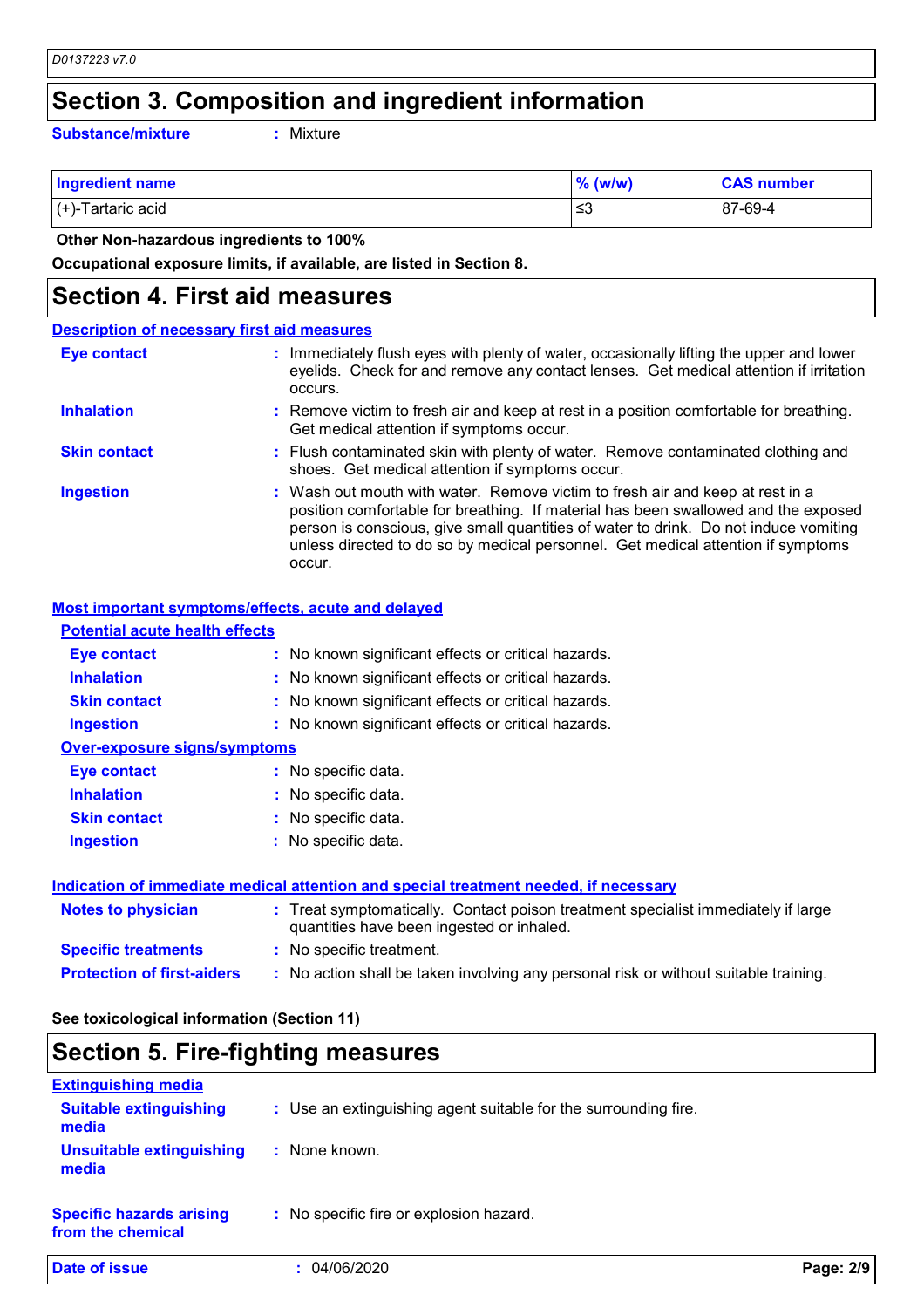## **Section 5. Fire-fighting measures**

| <b>Hazardous thermal</b><br>decomposition products     | : No specific data.                                                                                                                                                                                 |
|--------------------------------------------------------|-----------------------------------------------------------------------------------------------------------------------------------------------------------------------------------------------------|
| <b>Special protective actions</b><br>for fire-fighters | : Promptly isolate the scene by removing all persons from the vicinity of the incident if<br>there is a fire. No action shall be taken involving any personal risk or without<br>suitable training. |
| <b>Special protective actions</b><br>for fire-fighters | : Fire-fighters should wear appropriate protective equipment and self-contained<br>breathing apparatus (SCBA) with a full face-piece operated in positive pressure<br>mode.                         |

## **Section 6. Accidental release measures**

|                                                              | <b>Personal precautions, protective equipment and emergency procedures</b>                                                                                                                                                                                                                                                                          |
|--------------------------------------------------------------|-----------------------------------------------------------------------------------------------------------------------------------------------------------------------------------------------------------------------------------------------------------------------------------------------------------------------------------------------------|
| For non-emergency<br>personnel                               | : No action shall be taken involving any personal risk or without suitable training.<br>Evacuate surrounding areas. Keep unnecessary and unprotected personnel from<br>entering. Do not touch or walk through spilled material. Put on appropriate<br>personal protective equipment.                                                                |
|                                                              | For emergency responders : If specialized clothing is required to deal with the spillage, take note of any<br>information in Section 8 on suitable and unsuitable materials. See also the<br>information in "For non-emergency personnel".                                                                                                          |
| <b>Environmental precautions</b>                             | : Avoid dispersal of spilled material and runoff and contact with soil, waterways,<br>drains and sewers. Inform the relevant authorities if the product has caused<br>environmental pollution (sewers, waterways, soil or air).                                                                                                                     |
| <b>Methods and materials for containment and cleaning up</b> |                                                                                                                                                                                                                                                                                                                                                     |
| <b>Small spill</b>                                           | : Move containers from spill area. Vacuum or sweep up material and place in a<br>designated, labeled waste container. Dispose of via a licensed waste disposal<br>contractor.                                                                                                                                                                       |
| <b>Large spill</b>                                           | : Move containers from spill area. Prevent entry into sewers, water courses,<br>basements or confined areas. Vacuum or sweep up material and place in a<br>designated, labeled waste container. Dispose of via a licensed waste disposal<br>contractor. Note: see Section 1 for emergency contact information and Section 13<br>for waste disposal. |

**See Section 1 for emergency contact information.**

**See Section 8 for information on appropriate personal protective equipment.**

**See Section 13 for additional waste treatment information.**

## **Section 7. Handling and storage**

#### **Precautions for safe handling**

| <b>Protective measures</b><br><b>Advice on general</b><br>occupational hygiene | : Put on appropriate personal protective equipment (see Section 8).<br>: Eating, drinking and smoking should be prohibited in areas where this material is<br>handled, stored and processed. Workers should wash hands and face before<br>eating, drinking and smoking. Remove contaminated clothing and protective<br>equipment before entering eating areas. See also Section 8 for additional<br>information on hygiene measures.                                                                                                                                                                                                                                  |
|--------------------------------------------------------------------------------|-----------------------------------------------------------------------------------------------------------------------------------------------------------------------------------------------------------------------------------------------------------------------------------------------------------------------------------------------------------------------------------------------------------------------------------------------------------------------------------------------------------------------------------------------------------------------------------------------------------------------------------------------------------------------|
| <b>Conditions for safe storage,</b><br>including any<br>incompatibilities      | : Do not store above the following temperature: $25^{\circ}$ C ( $77^{\circ}$ F). Store in accordance<br>with local regulations. Store in original container protected from direct sunlight in a<br>dry, cool and well-ventilated area, away from incompatible materials (see Section 10)<br>and food and drink. Keep container tightly closed and sealed until ready for use.<br>Containers that have been opened must be carefully resealed and kept upright to<br>prevent leakage. Do not store in unlabeled containers. Use appropriate<br>containment to avoid environmental contamination. See Section 10 for incompatible<br>materials before handling or use. |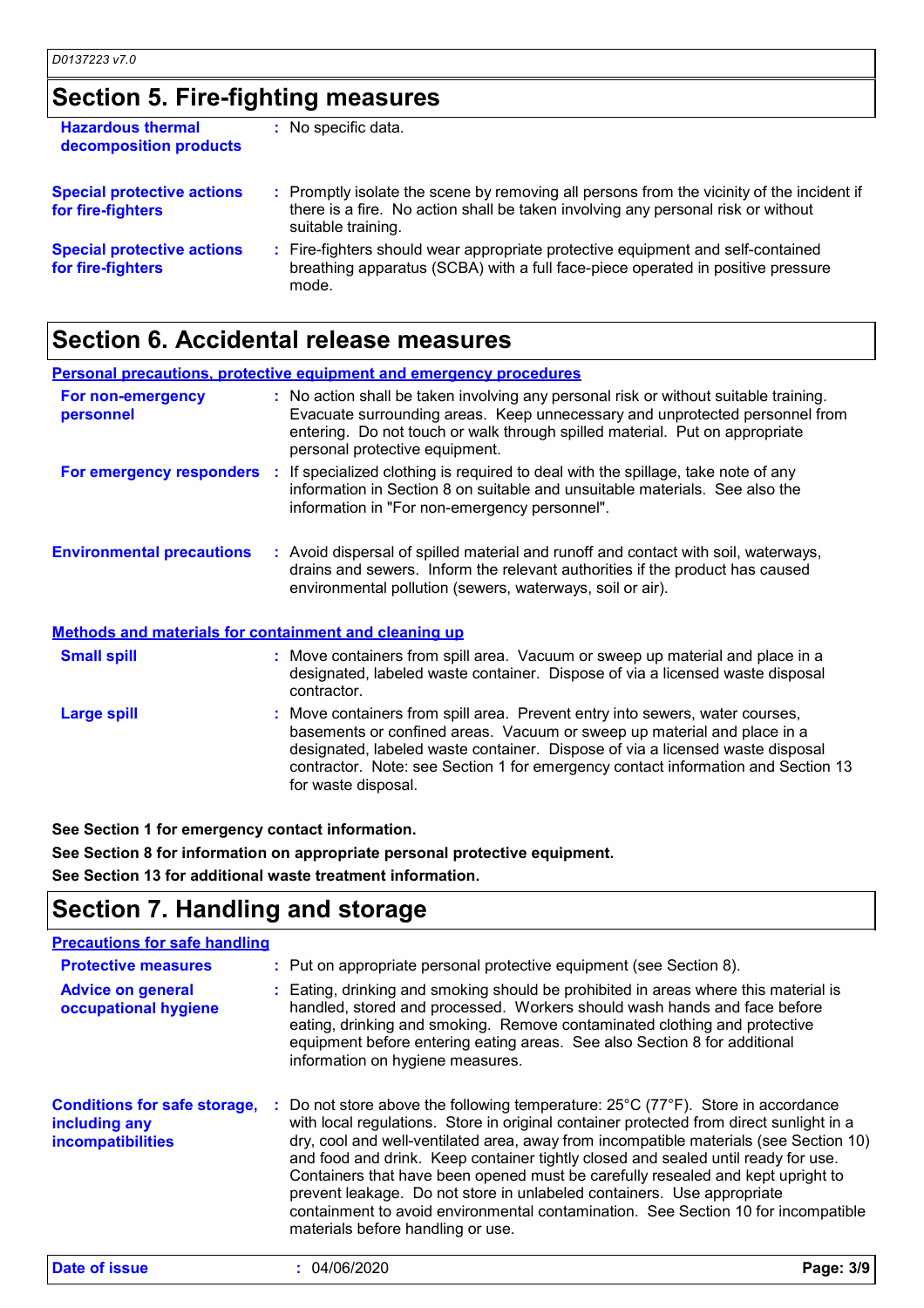## **Section 8. Exposure controls and personal protection**

### **Control parameters**

**Australia**

### **Occupational exposure limits**

| <b>Ingredient name</b>                            |  | <b>Exposure limits</b>                                                                                                                                                                                                                                                                                                                                                                            |  |
|---------------------------------------------------|--|---------------------------------------------------------------------------------------------------------------------------------------------------------------------------------------------------------------------------------------------------------------------------------------------------------------------------------------------------------------------------------------------------|--|
| (+)-Tartaric acid                                 |  | DFG MAC-values list (Germany, 7/2018).<br>PEAK: 4 mg/m <sup>3</sup> , 4 times per shift, 15 minutes. Form:<br>inhalable fraction<br>TWA: 2 mg/m <sup>3</sup> 8 hours. Form: inhalable fraction                                                                                                                                                                                                    |  |
| <b>New Zealand</b>                                |  |                                                                                                                                                                                                                                                                                                                                                                                                   |  |
| <b>Occupational exposure limits</b>               |  | : No exposure standard allocated.                                                                                                                                                                                                                                                                                                                                                                 |  |
| <b>Appropriate engineering</b><br><b>controls</b> |  | : Good general ventilation should be sufficient to control worker exposure to airborne<br>contaminants.                                                                                                                                                                                                                                                                                           |  |
| <b>Environmental exposure</b><br><b>controls</b>  |  | Emissions from ventilation or work process equipment should be checked to ensure<br>they comply with the requirements of environmental protection legislation. In some<br>cases, fume scrubbers, filters or engineering modifications to the process<br>equipment will be necessary to reduce emissions to acceptable levels.                                                                     |  |
| <b>Individual protection measures</b>             |  |                                                                                                                                                                                                                                                                                                                                                                                                   |  |
| <b>Hygiene measures</b>                           |  | : Wash hands, forearms and face thoroughly after handling chemical products, before<br>eating, smoking and using the lavatory and at the end of the working period.<br>Appropriate techniques should be used to remove potentially contaminated clothing.<br>Wash contaminated clothing before reusing. Ensure that eyewash stations and<br>safety showers are close to the workstation location. |  |
| <b>Eye/face protection</b>                        |  | : Safety eyewear complying with an approved standard should be used when a risk<br>assessment indicates this is necessary to avoid exposure to liquid splashes, mists,<br>gases or dusts. If contact is possible, the following protection should be worn,<br>unless the assessment indicates a higher degree of protection: safety glasses with<br>side-shields.                                 |  |
| <b>Skin protection</b>                            |  |                                                                                                                                                                                                                                                                                                                                                                                                   |  |
| <b>Hand protection</b>                            |  | : Chemical-resistant, impervious gloves complying with an approved standard should<br>be worn at all times when handling chemical products if a risk assessment indicates<br>this is necessary.                                                                                                                                                                                                   |  |
| <b>Body protection</b>                            |  | : Personal protective equipment for the body should be selected based on the task<br>being performed and the risks involved and should be approved by a specialist<br>before handling this product.                                                                                                                                                                                               |  |
| <b>Other skin protection</b>                      |  | : Appropriate footwear and any additional skin protection measures should be<br>selected based on the task being performed and the risks involved and should be<br>approved by a specialist before handling this product.                                                                                                                                                                         |  |
| <b>Respiratory protection</b>                     |  | Based on the hazard and potential for exposure, select a respirator that meets the<br>appropriate standard or certification. Respirators must be used according to a<br>respiratory protection program to ensure proper fitting, training, and other important<br>aspects of use.                                                                                                                 |  |

## **Section 9. Physical and chemical properties**

| <b>Appearance</b>     |                  |           |
|-----------------------|------------------|-----------|
| <b>Physical state</b> | : Solid.         |           |
| <b>Color</b>          | : Yellow.        |           |
| <b>Odor</b>           | : Not available. |           |
| <b>Odor threshold</b> | : Not available. |           |
| pH                    | : Not available. |           |
| <b>Melting point</b>  | : Not available. |           |
| <b>Boiling point</b>  | : Not available. |           |
| <b>Date of issue</b>  | : 04/06/2020     | Page: 4/9 |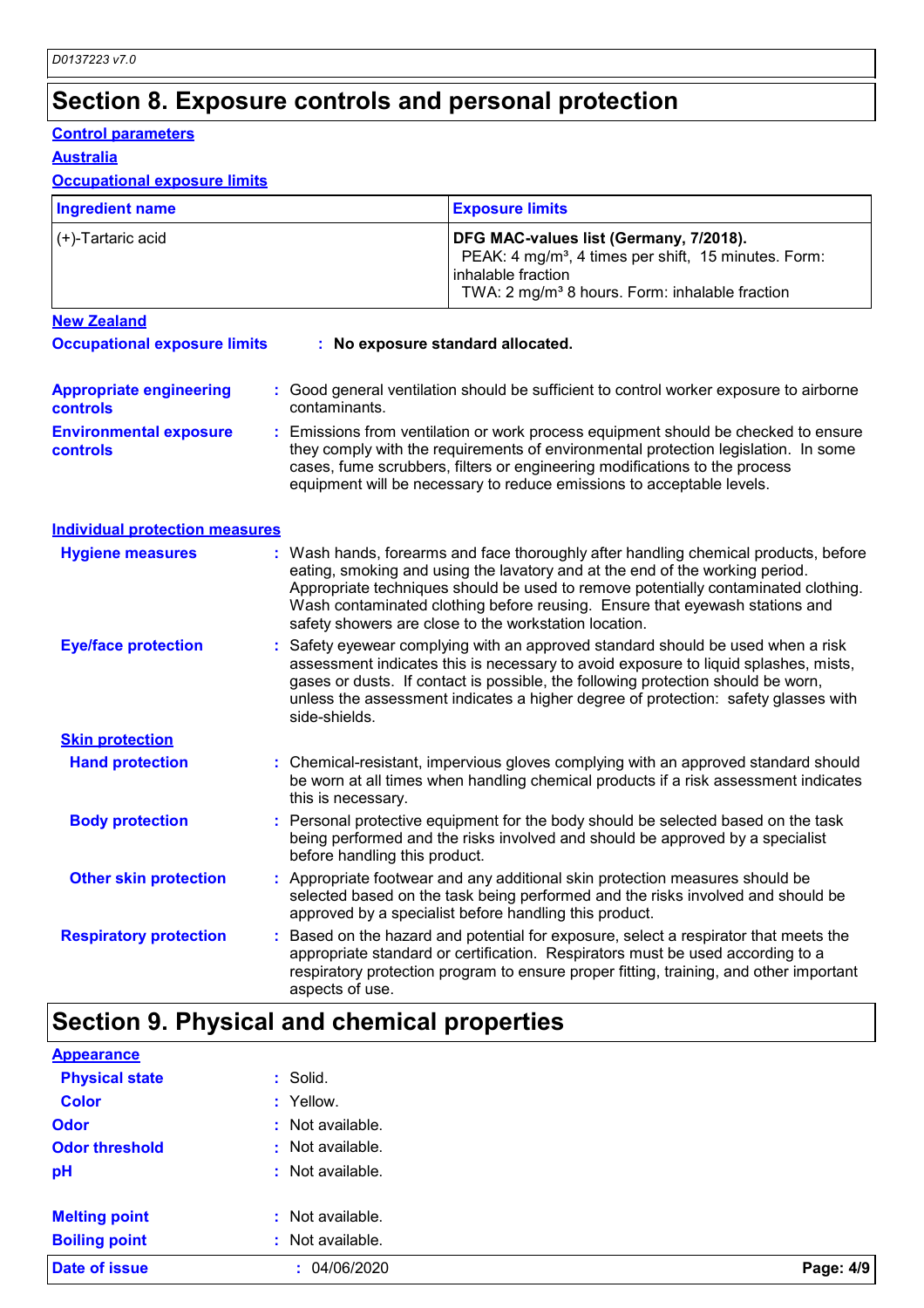## **Section 9. Physical and chemical properties**

| <b>Flash point</b>                                | $:$ Not available.                                                        |
|---------------------------------------------------|---------------------------------------------------------------------------|
| <b>Evaporation rate</b>                           | : Not available.                                                          |
| <b>Flammability (solid, gas)</b>                  | : Not available.                                                          |
| Lower and upper explosive<br>(flammable) limits   | : Not available.                                                          |
| <b>Vapor pressure</b>                             | : Not available.                                                          |
| <b>Vapor density</b>                              | : Not available.                                                          |
| <b>Relative density</b>                           | $:$ Not available.                                                        |
| <b>Solubility</b>                                 | : Partially soluble in the following materials: cold water and hot water. |
| <b>Solubility in water</b>                        | : Not available.                                                          |
| <b>Partition coefficient: n-</b><br>octanol/water | : Not available.                                                          |
| <b>Auto-ignition temperature</b>                  | : Not available.                                                          |
| <b>Decomposition temperature</b>                  | : Not available.                                                          |
| <b>Viscosity</b>                                  | : Not available.                                                          |
| Flow time (ISO 2431)                              | $:$ Not available.                                                        |

## **Section 10. Stability and reactivity**

| <b>Reactivity</b>                            | : No specific test data related to reactivity available for this product or its ingredients.              |
|----------------------------------------------|-----------------------------------------------------------------------------------------------------------|
| <b>Chemical stability</b>                    | : The product is stable.                                                                                  |
| <b>Possibility of hazardous</b><br>reactions | : Under normal conditions of storage and use, hazardous reactions will not occur.                         |
| <b>Conditions to avoid</b>                   | : No specific data.                                                                                       |
| <b>Incompatible materials</b>                | : No specific data.                                                                                       |
| <b>Hazardous decomposition</b><br>products   | : Under normal conditions of storage and use, hazardous decomposition products<br>should not be produced. |

## **Section 11. Toxicological information**

| <b>Information on toxicological effects</b> |                                                     |
|---------------------------------------------|-----------------------------------------------------|
| <b>Acute toxicity</b>                       |                                                     |
| Not available.                              |                                                     |
| <b>Conclusion/Summary</b>                   | : No known significant effects or critical hazards. |
| <b>Irritation/Corrosion</b>                 |                                                     |
| Not available.                              |                                                     |
| <b>Conclusion/Summary</b>                   |                                                     |
| <b>Skin</b>                                 | : No known significant effects or critical hazards. |
| <b>Eyes</b>                                 | : No known significant effects or critical hazards  |
| <b>Respiratory</b>                          | : No known significant effects or critical hazards. |
| <b>Sensitization</b>                        |                                                     |
| Not available.                              |                                                     |
| <b>Conclusion/Summary</b>                   |                                                     |
| <b>Skin</b>                                 | : No known significant effects or critical hazards. |
| <b>Respiratory</b>                          | : No known significant effects or critical hazards. |
|                                             |                                                     |

**Date of issue :** 04/06/2020 **Page: 5/9**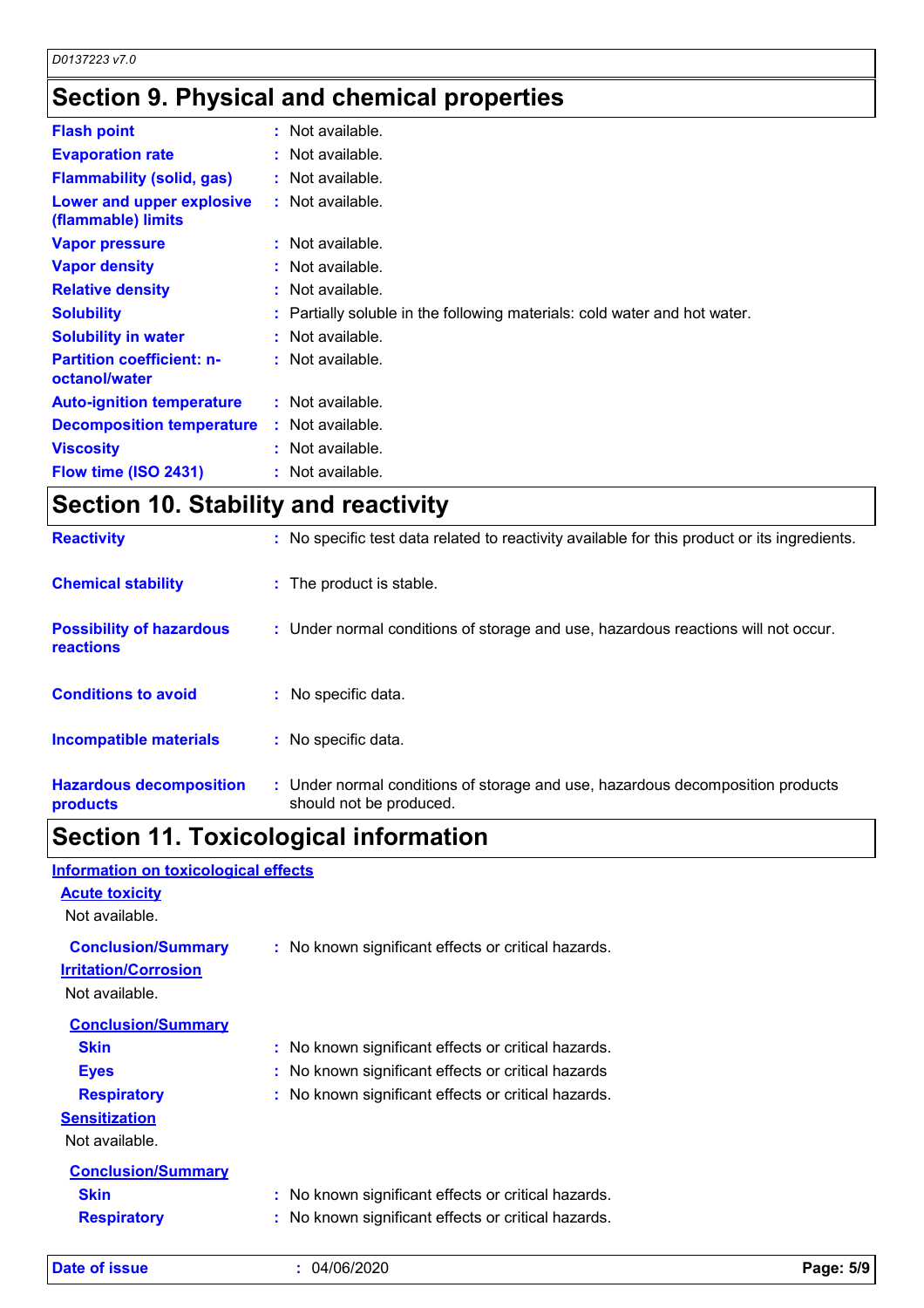## **Section 11. Toxicological information**

### **Mutagenicity**

| Not available.                                                                                  |                                                                                          |
|-------------------------------------------------------------------------------------------------|------------------------------------------------------------------------------------------|
| <b>Conclusion/Summary</b><br><b>Carcinogenicity</b><br>Not available.                           | : No known significant effects or critical hazards.                                      |
| <b>Conclusion/Summary</b><br><b>Reproductive toxicity</b><br>Not available.                     | : No known significant effects or critical hazards.                                      |
| <b>Conclusion/Summary</b><br><b>Teratogenicity</b><br>Not available.                            | : No known significant effects or critical hazards.                                      |
| <b>Conclusion/Summary</b><br>Specific target organ toxicity (single exposure)<br>Not available. | : No known significant effects or critical hazards.                                      |
| <b>Specific target organ toxicity (repeated exposure)</b><br>Not available.                     |                                                                                          |
| <b>Aspiration hazard</b><br>Not available.                                                      |                                                                                          |
| <b>Information on the likely</b><br>routes of exposure                                          | : Not available.                                                                         |
| <b>Potential acute health effects</b>                                                           |                                                                                          |
| <b>Eye contact</b>                                                                              | : No known significant effects or critical hazards.                                      |
| <b>Inhalation</b>                                                                               | No known significant effects or critical hazards.                                        |
| <b>Skin contact</b>                                                                             | : No known significant effects or critical hazards.                                      |
| <b>Ingestion</b>                                                                                | : No known significant effects or critical hazards.                                      |
|                                                                                                 | Symptoms related to the physical, chemical and toxicological characteristics             |
| <b>Eye contact</b>                                                                              | : No specific data.                                                                      |
| <b>Inhalation</b>                                                                               | No specific data.                                                                        |
| <b>Skin contact</b>                                                                             | No specific data.                                                                        |
| <b>Ingestion</b>                                                                                | : No specific data.                                                                      |
|                                                                                                 | Delayed and immediate effects and also chronic effects from short and long term exposure |
| <b>Short term exposure</b>                                                                      |                                                                                          |
| <b>Potential immediate</b><br>effects                                                           | : Not available.                                                                         |
| <b>Potential delayed effects</b>                                                                | : Not available.                                                                         |
| <b>Long term exposure</b><br><b>Potential immediate</b><br>effects                              | : Not available.                                                                         |
| <b>Potential delayed effects</b>                                                                | : Not available.                                                                         |
| <b>Potential chronic health effects</b><br>Not available.                                       |                                                                                          |
| <b>Conclusion/Summary</b>                                                                       | : No known significant effects or critical hazards.                                      |

**General :** No known significant effects or critical hazards.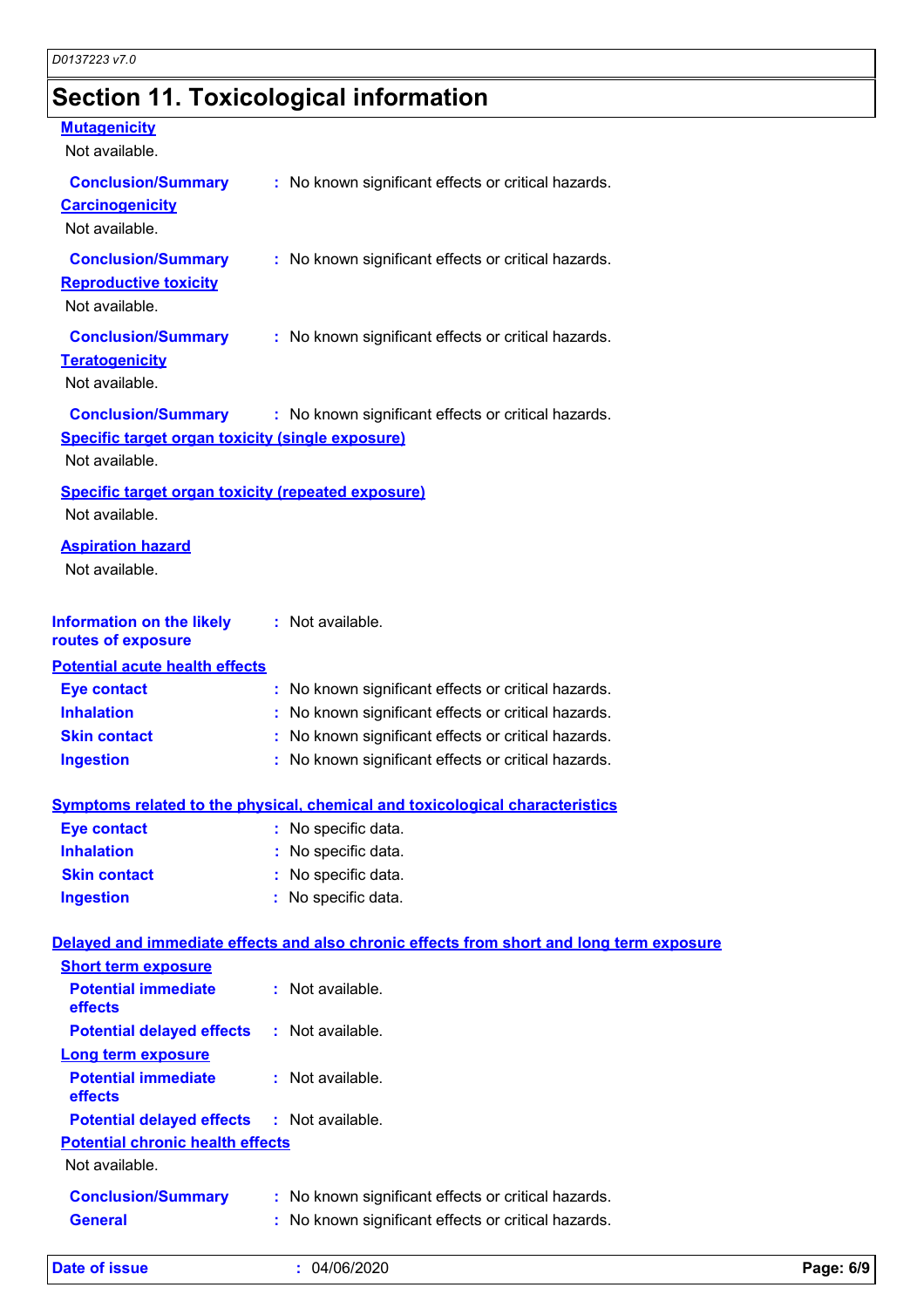## **Section 11. Toxicological information**

| <b>Carcinogenicity</b>       | : No known significant effects or critical hazards. |
|------------------------------|-----------------------------------------------------|
| <b>Mutagenicity</b>          | : No known significant effects or critical hazards. |
| <b>Teratogenicity</b>        | : No known significant effects or critical hazards. |
| <b>Developmental effects</b> | : No known significant effects or critical hazards. |
| <b>Fertility effects</b>     | : No known significant effects or critical hazards. |
|                              |                                                     |

### **Numerical measures of toxicity**

**Acute toxicity estimates**

Not available.

## **Section 12. Ecological information**

### **Toxicity**

Not available.

**Conclusion/Summary :** Based on available data, the classification criteria are not met.

### **Persistence and degradability**

Not available.

### **Bioaccumulative potential**

| <b>Product/ingredient name</b> | $\mathsf{LocP}_\mathsf{ow}$ | <b>BCF</b> | <b>Potential</b> |
|--------------------------------|-----------------------------|------------|------------------|
| $(+)$ -Tartaric acid           | l-1.91                      |            | low              |

### **Mobility in soil**

**Soil/water partition coefficient (KOC) :** Not available.

**Other adverse effects** : No known significant effects or critical hazards.

### **Section 13. Disposal considerations**

| <b>Disposal methods</b> | : The generation of waste should be avoided or minimized wherever possible.<br>Disposal of this product, solutions and any by-products should at all times comply<br>with the requirements of environmental protection and waste disposal legislation<br>and any regional local authority requirements. Dispose of surplus and non-<br>recyclable products via a licensed waste disposal contractor. Waste should not be<br>disposed of untreated to the sewer unless fully compliant with the requirements of<br>all authorities with jurisdiction. Waste packaging should be recycled. Incineration or<br>landfill should only be considered when recycling is not feasible. This material and<br>its container must be disposed of in a safe way. Empty containers or liners may<br>retain some product residues. Avoid dispersal of spilled material and runoff and |
|-------------------------|-------------------------------------------------------------------------------------------------------------------------------------------------------------------------------------------------------------------------------------------------------------------------------------------------------------------------------------------------------------------------------------------------------------------------------------------------------------------------------------------------------------------------------------------------------------------------------------------------------------------------------------------------------------------------------------------------------------------------------------------------------------------------------------------------------------------------------------------------------------------------|
|                         | contact with soil, waterways, drains and sewers.                                                                                                                                                                                                                                                                                                                                                                                                                                                                                                                                                                                                                                                                                                                                                                                                                        |

## **Section 14. Transport information**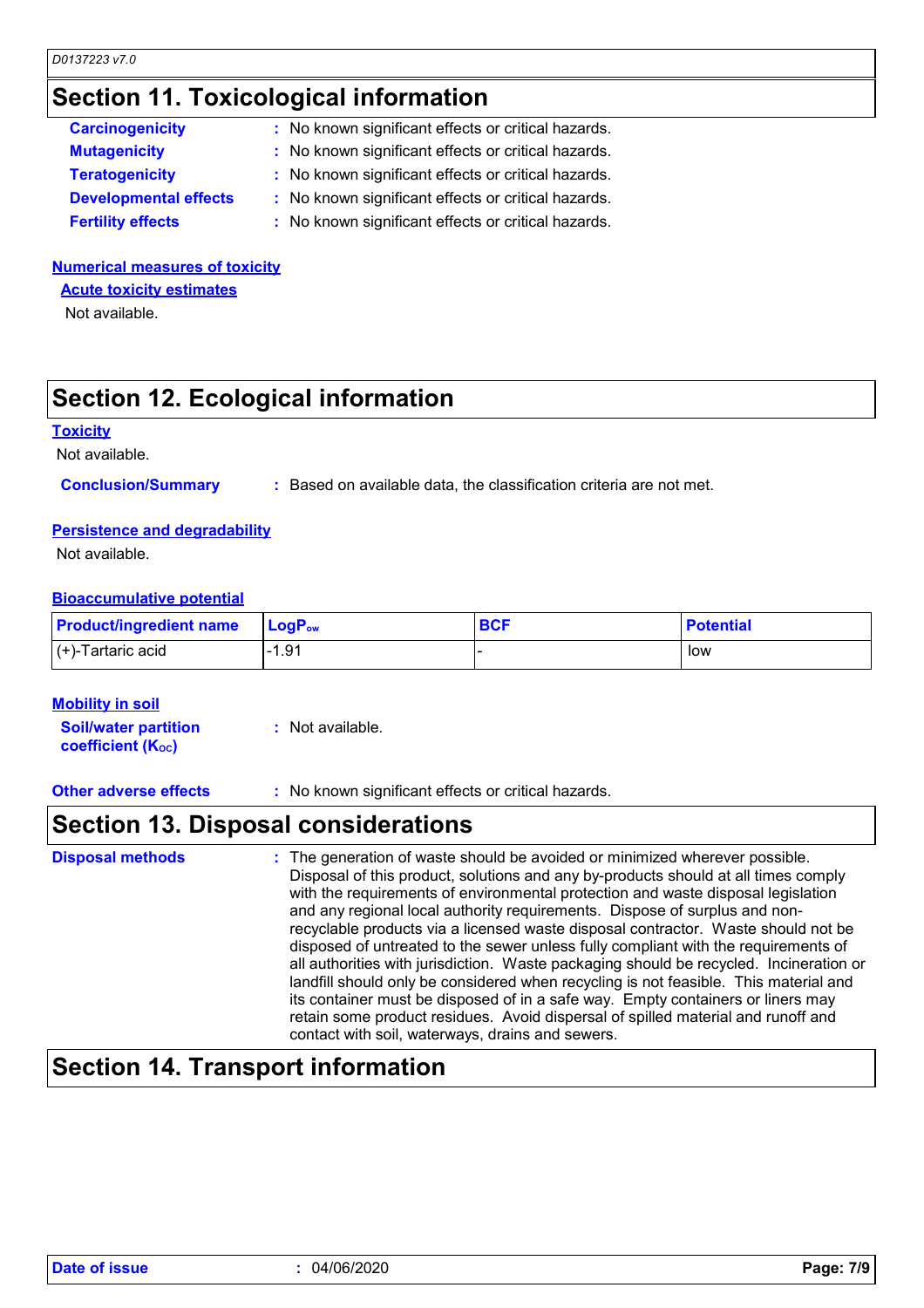## **Section 14. Transport information**

|                                      | <b>ADG</b>               | <b>ADR/RID</b> | <b>IMDG</b>    | <b>IATA</b>    |
|--------------------------------------|--------------------------|----------------|----------------|----------------|
| <b>UN number</b>                     | Not regulated.           | Not regulated. | Not regulated. | Not regulated. |
| <b>UN proper</b><br>shipping name    |                          |                |                |                |
| <b>Transport hazard</b><br>class(es) | $\overline{\phantom{a}}$ |                | ۰              | $\blacksquare$ |
| <b>Packing group</b>                 |                          |                |                |                |
| <b>Environmental</b><br>hazards      | No.                      | No.            | No.            | No.            |

**Special precautions for user Transport within user's premises:** always transport in closed containers that are **:** upright and secure. Ensure that persons transporting the product know what to do in the event of an accident or spillage.

**Transport in bulk according to Annex II of MARPOL and the IBC Code :** Not available.

## **Section 15. Regulatory information**

### **Standard Uniform Schedule of Medicine and Poisons**

Not scheduled

### **Model Work Health and Safety Regulations - Scheduled Substances**

No listed substance

| <b>Australia inventory (AICS)</b>                           |       | : All components are listed or exempted. |
|-------------------------------------------------------------|-------|------------------------------------------|
| <b>New Zealand Inventory of</b><br><b>Chemicals (NZIoC)</b> |       | : All components are listed or exempted. |
| <b>HSNO Group Standard</b>                                  |       | : Medicinal product                      |
| <b>HSNO Approval Number</b>                                 |       | : HSR100415                              |
| <b>Approved Handler</b><br><b>Requirement</b>               | : No. |                                          |
| <b>Tracking Requirement</b>                                 | : No. |                                          |

## **Section 16. Any other relevant information**

| <b>Key to abbreviations</b>         | : ADG = Australian Dangerous Goods<br>ATE = Acute Toxicity Estimate<br>BCF = Bioconcentration Factor<br>GHS = Globally Harmonized System of Classification and Labelling of Chemicals<br>IATA = International Air Transport Association<br>IBC = Intermediate Bulk Container<br><b>IMDG = International Maritime Dangerous Goods</b><br>LogPow = logarithm of the octanol/water partition coefficient<br>MARPOL = International Convention for the Prevention of Pollution From Ships,<br>1973 as modified by the Protocol of 1978. ("Marpol" = marine pollution)<br>NOHSC = National Occupational Health and Safety Commission<br>SUSMP = Standard Uniform Schedule of Medicine and Poisons<br>UN = United Nations |
|-------------------------------------|---------------------------------------------------------------------------------------------------------------------------------------------------------------------------------------------------------------------------------------------------------------------------------------------------------------------------------------------------------------------------------------------------------------------------------------------------------------------------------------------------------------------------------------------------------------------------------------------------------------------------------------------------------------------------------------------------------------------|
| Date of issue / Date of<br>revision | : 04/06/2020                                                                                                                                                                                                                                                                                                                                                                                                                                                                                                                                                                                                                                                                                                        |
| <b>Version</b>                      | : 7.0                                                                                                                                                                                                                                                                                                                                                                                                                                                                                                                                                                                                                                                                                                               |
| <b>Date of issue</b>                | Page: 8/9<br>: 04/06/2020                                                                                                                                                                                                                                                                                                                                                                                                                                                                                                                                                                                                                                                                                           |